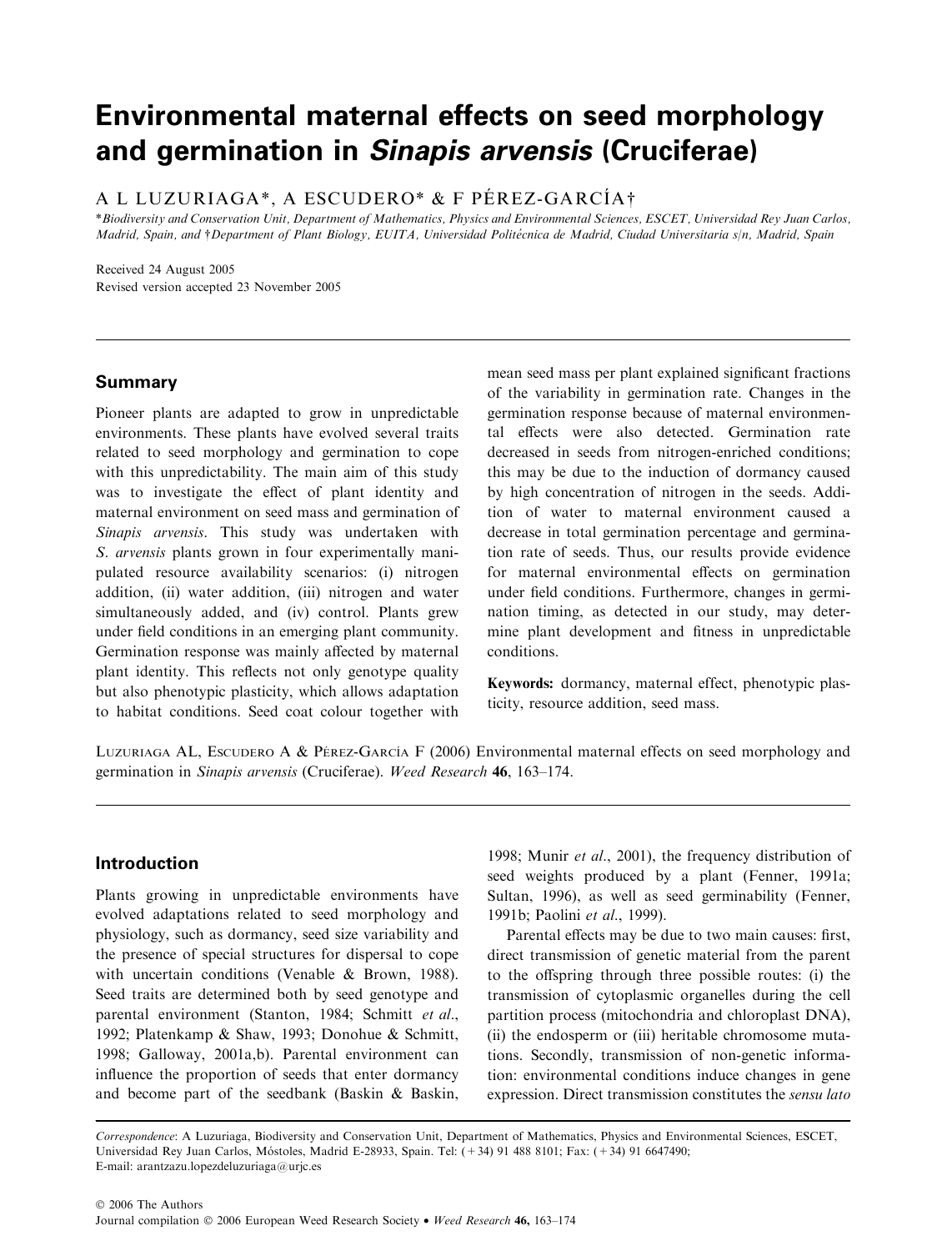parental effect, whereas indirect transmission is the sensu stricto parental effect (Lacey, 1998). Parental effects may as well be the result of interaction between genotype and maternal environment. In any case, parental effects are, at least partially, genetically determined and thus potentially evolvable (Schmid & Dolt, 1994; Lacey, 1998).

It is widely accepted that post-zygotic effects on seed development, i.e. those occurring in the mother plant after fertilization, become dominant over pre-zygotic ones (Lacey, 1996). Thus, parental effects detected in early stages of plant development, such as seed mass, probability and rate of germination, are primarily the contribution of the mother plant environment (Stanton, 1984; Crawley & Nachapong, 1985; Schmid & Dolt, 1994). Such maternal effects in the earliest stages of plant life can persist or even be enlarged in the mature plant (Stanton, 1984; Houssard & Escarré, 1991; Weiner et al., 1997; El-Keblawy & Lovett-Doust, 1998) and eventually lead to differences in reproductive success.

Among the seed features that have high adaptive implications for survival are seed mass, dormancy level and germination rate. These seed traits vary with environmental conditions like temperature (Lacey, 1996), photoperiod (Gutterman, 1992; Munir et al., 2001), nutrient availability (Parrish & Bazzaz, 1985) or soil moisture conditions (Gutterman, 1993). Germination is a crucial process in the life cycle of a plant, because time of germination determines the environment in which the plant will develop, and eventually the fitness of the plant. The moment of germination can determine when reproduction and fruit ripening will occur (Kalisz, 1986; Biere, 1991; Stratton, 1992; Galloway, 2001a; Luzuriaga, 2004). Environmental control of germination acts through the seed coat, the endosperm, and resource and hormone supply (Biere, 1991; Platenkamp & Shaw, 1993; Lacey et al., 1997; Baskin & Baskin, 1998; El-Keblawy & Lovett-Doust, 1998). Parental effects are the expression of trans-generation phenotypic plasticity that may probably be adaptive, in the sense that it could increase offspring reproductive success (Schmitt et al., 1992; Schmitt, 1995; Donohue & Schmitt, 1998; Mousseau & Fox, 1998; Munir et al., 2001).

The main aim of this study was to assess the effects of maternal plant identity and maternal environment on the germination response of a weed species that grows in highly unpredictable environments - Sinapis arvensis L. (Cruciferae). More specifically, we analysed the effect of nitrogen and water availability during seed ripening, on seed mass and germination rate and percentage. We assessed the integrated effect of resource addition in field conditions, because plants grew in a natural pioneer weed community. We explored the extent to which germination response and seed size were influenced by maternal plant identity, maternal environmental variability or any morphological feature of the mother plant (height and total number of fruits). Germination features were analysed in the laboratory in two different years in order to test temporal changes in germination response. Specific questions of this study were: (i) which fraction of variability in seed mass and germination rate and percentage can be attributed to plant characteristics, which to the maternal environment, and which to their interaction and (ii) to what extent seed mass and germination response depended on the mother plant's environment or on its identity?

# Materials and methods

#### The study area and the plant

The study site was located 3 km east of Vitoria-Gasteiz (Basque Country) in northern Spain (42°51'N; 2°37'W and 510 m asl), very close to the boundary between the Eurosiberian and Mediterranean regions (Rivas-Martı´ nez, 1987). Climatic conditions in this region include annual average rainfall of 843 mm and mean temperatures around 11.7°C, ranging between 1.3°C in the coldest and  $26.1^{\circ}$ C in the warmest months. Rainfall is highly unpredictable in terms of time and quantity and pronounced summer droughts are common. The study was undertaken in a perennial grassland that had been cultivated 5 years before and then developed under sheep-grazing conditions. Dominant species included native perennials such as Elytrigia repens (L.) Desv. ex Nevski, Arrhenatherum elatius var. bulbosum (Willd.) St-Amans and *Rumex crispus* L. Soils were vertisols with a slight hydromorphy. The soil seedbank mainly consisted of annual forbs, among which S. arvensis was well represented (Luzuriaga et al., 2005).

Sinapis arvensis (wild mustard) is an annual cruciferous (Brassicaceae) plant widely distributed in Europe. Adult size ranges from a few centimetres to around 80 cm height depending on environmental conditions. Yellow flowers are placed in long bunches and siliqua-type fruits contain four to eight nearly spherical seeds each (Castroviejo et al., 1989–2004). Flowering intensity ranges from a few flowers (three to four) to several hundred flowers per individual (400–500). This species grows in unpredictable environments such as old abandoned fields and in disturbed and nitrified habitats (Fogg, 1950).

#### Experimental design

In February 1999, the study area (1 ha) was thoroughly ploughed to a depth of 30 cm and hand-raked to smooth the surface and remove any remaining clumps of vegetation. Then, 20 quadrats (each  $4.75 \text{ m} \times 1.75 \text{ m}$ ) were regularly distributed with a 1.75-m-wide buffer.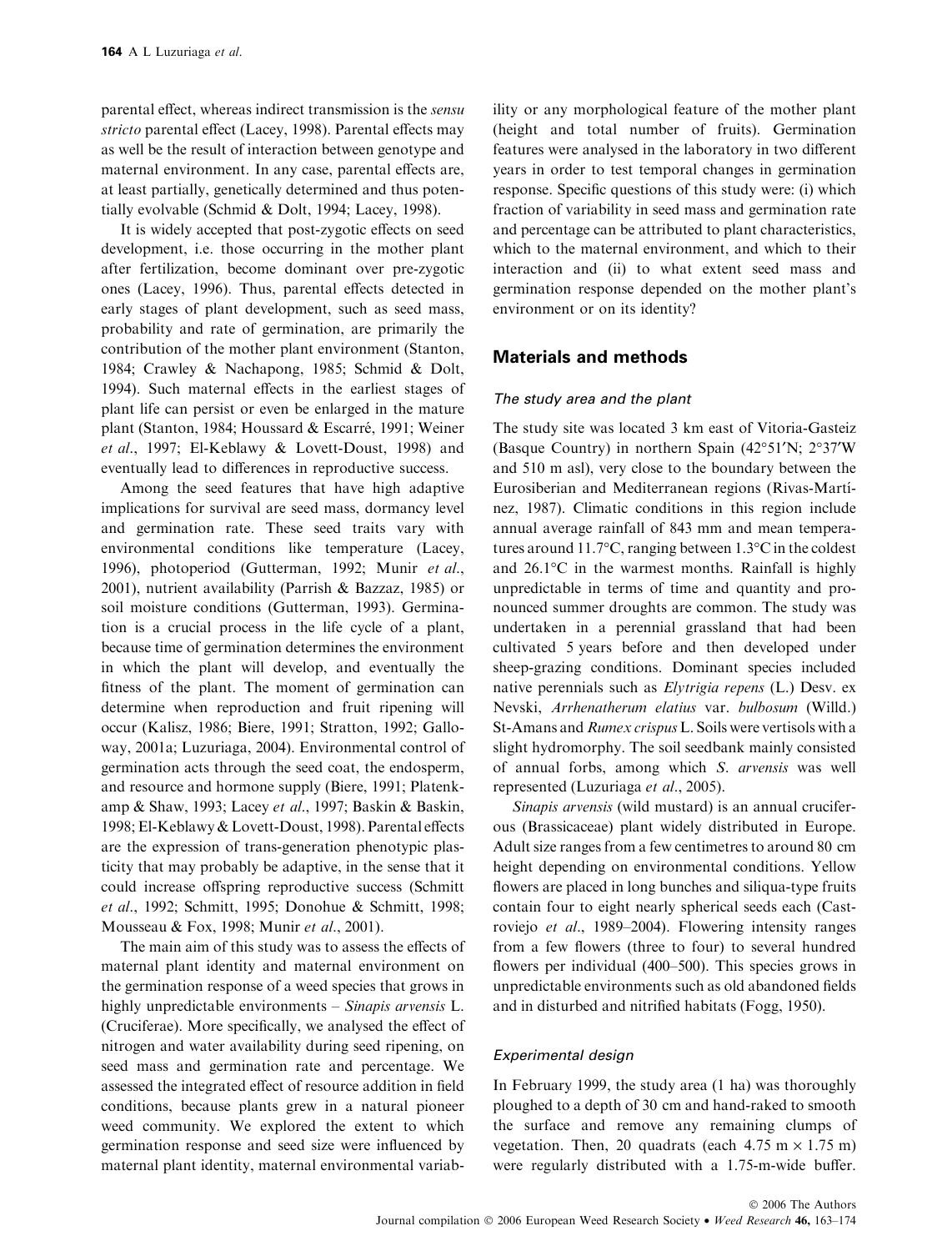Levels of water (watered:  $W^+$ ; not watered: W) and nitrogen availability (nitrogen addition:  $N^+$ ; no nitrogen addition: N) were factorially manipulated resulting in four treatments (control,  $N^+$ ,  $W^+$  and  $N^+W^+$ ). We used a randomized design, with five replicates per treatment. On  $N^+$  quadrats 6 g N m<sup>-2</sup> was added by manually scattering urea in granular form on the surface from the walkways in the last week of March. On  $W^+$ quadrats we added 8.65 l water  $m^{-2}$  fortnightly during June and July (five irrigations). During this period, water demand reaches a maximum and summer drought usually begins, so it is a critical time for plant development. Total increase in water supply above mean rainfall during this period was 21.5%. Resource addition experiments are named maternal treatments in order to distinguish them from germination treatments.

#### Data collection

Four S. arvensis plants were harvested at random in each quadrat among those spontaneously developed from the local seedbank. In mid-July 1999, plant height and number of fruits were measured. Afterwards, plants were harvested when most fruits had already developed but prior to dispersal. Five replicates of 10 seeds per plant were weighed to obtain mean fresh seed mass per plant (COBOS AX-120 balance, accuracy of 0.1 mg; Eurolab, Barcelona, Spain). Seed colour in S. arvensis reflects the ripening level of seeds, black seeds being more developed than red ones (Durán & Retamal, 1983a). Thus, in order to analyse the effect of seed colour, plants were sorted according to the dominant seed colour into three categories: red-seeded  $(>90\%$ red), black-seeded (>90% black), and plants with seeds of mixed colour. To estimate seed moisture content per plant, 100 seeds were weighed prior to and after a heating treatment of 21 h at 100°C. Seed moisture was obtained using the formula:

$$
S_{\rm m} = \frac{F_{\rm m} - D_{\rm m}}{D_{\rm m}} \times 100,\tag{1}
$$

where  $S_m$  is seed moisture percentage,  $F_m$  the seed fresh mass (100 seeds) and  $D<sub>m</sub>$  the seed dry mass (100 seeds).

The plant set grown in each quadrat was clipped and subsequently dry mass was calculated in the laboratory (see Luzuriaga et al., 2002). This measure was introduced as a covariate in the models, in order to control for differences in productivity at the plot level among maternal environments.

#### Germination experiments

Germination experiments were carried out in two different years: first, 4 months after seed collection (1999 experiment). This experiment simulated germination following natural dispersal; secondly, after 2 years of storage in darkness at laboratory room temperature (2001 experiment). Seeds from all plants were submitted to the first germination experiment, but as some plants did not have enough seeds to reproduce the experiment two years later, only 36 plants were used for the second germination experiment. Durán and Retamal (1983a,b,c) showed that most seeds of S. arvensis do not germinate for a long time even in optimal germination conditions and that gibberellic acid  $(GA<sub>3</sub>)$  effectively broke seed endogenous dormancy in S. arvensis. Thus, in order to discern seed dormancy and seed viability, two germination experiments per storage treatment were undertaken: (i) in the  $GA<sub>3</sub>$  addition treatment seeds were watered with a  $GA<sub>3</sub>$  solution of 250 mg  $L^{-1}$ , and (ii) in the control treatment seeds were watered with distilled water. Thus, four germination treatments were undertaken (Control\_99, GA3\_99, Control 01 and  $GA_3$  01) with four replicates per plant. Each replicate consisted of 25 seeds in 1999 and of 20 seeds in 2001, due to seed scarcity for the latter experiment.

Seeds were placed on two sheets of filter paper in 7-cm Petri dishes (Whatman no. 40) soaked with the corresponding solution. Petri dishes were located at random in the germination chambers (Hotcold-GL; ICT, Madrid, Spain), at 25°C. Incubation of seeds took place under 16 h light/8 h dark photoperiod and an irradiance of 35  $\mu$ mol m<sup>-2</sup> s<sup>-1</sup> provided by cool white fluorescent tubes (OS-RAM L 58W/20; ICT).

Filter papers were kept soaked during the whole experimental period (45 days) and every 3 or 4 days seeds showing radicle emergence were counted and thereafter removed from the Petri dishes. Dish location in the chamber was periodically changed. Dormancy level for each plant was calculated as follows:

$$
D = \frac{GA_3 - Control}{GA_3} \times 100,
$$
 (2)

where D is seed dormancy percentage,  $GA_3$  the percentage of seeds that germinated in the GA3 addition treatment and Control is the percentage of seeds that germinated in control treatments.

#### Statistical analysis

The effect of manipulating resource availability (nitrogen and water) of the maternal environment on germination percentage was tested by fitting generalized linear mixed models (GLMM). Conventional generalized linear models allow the analysis of germination proportions that are generally non-normally distributed, but this estimation treats all effects in a model as fixed and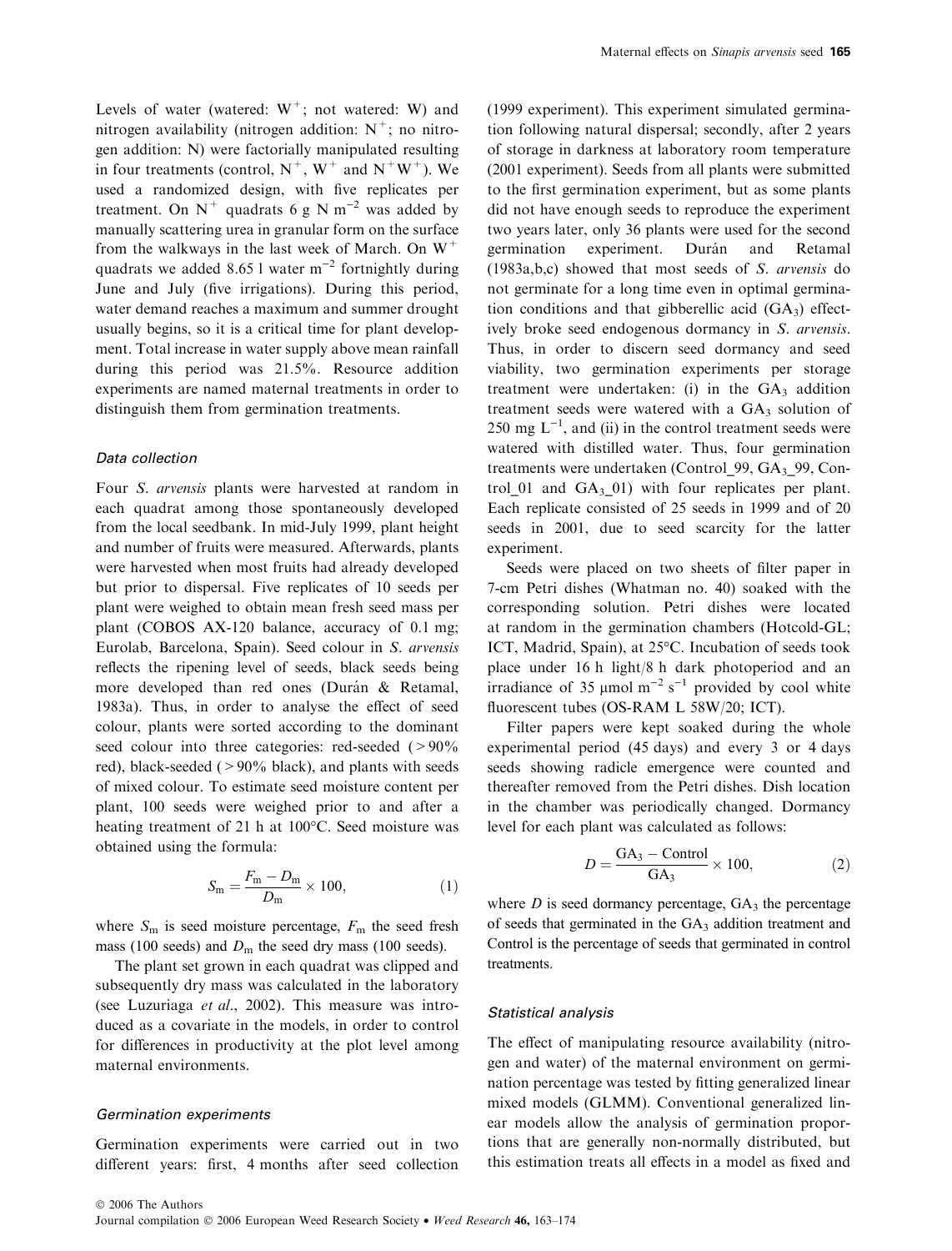our experimental design required the variables 'plant identity' and 'quadrat' to be considered as random effects. GLMMs combine the relaxing normality assumptions and allow for a distinction between fixed and random effects in the model (see Littell et al., 1996). This statistical analysis was performed using the SAS statistical package (SAS Institute, 1996). A SAS Macro program GLIMMIX (version 19 May 1997; available at http:// support.sas.com/ctx/samples/index.jsp?sid=536&tab= downloads), was used for this analysis. The MIXED procedure implements a generalization of the standard linear model that allows for proper incorporation of random effects (Littell et al., 1996; SAS Institute, 1996). The distributions of the response variables were fitted depending on the nature of the data. Germination was a probability ranging from 0 to 1; hence we applied a binomial estimation of the model using a logit link function. Plant height, moisture content and seed mass showed a normal distribution of the data and a Gaussian link function was used. Finally, total fruit number corresponded with a Poisson distribution and consequently we applied a log link function (Venables  $\&$  Ripley, 1997). The variable plant identity was only considered for germination proportions and seed mass, as we had several data per plant. Otherwise, we had unique data per plant for plant height, fruit number and moisture content.

The model was built with both resource addition treatments and with the interaction between both as fixed variables, and plant and quadrat as random variables. Total plant biomass in each plot was introduced in the model in order to control the effect of different productivity.

As a result of right-censored data, the Kaplan–Meier method was adopted to estimate germination curves in different maternal conditions. The pair-wise shape differences in the modelled germination curves were tested by non-parametric log-rank tests (Pyke & Thompson, 1986). In order to test the effect of several covariates on germination curves, Cox regression models were used. These analyses are also suitable for censored data (Fox, 2001). Cox function for the accumulative germination is:

$$
S(t) = [S_o(t)]^p \tag{3}
$$

This formula represents germination rate, where accumulative germination  $S(t)$  is a function of two independent variables:  $S<sub>o</sub>(t)$  is the time-dependent germination function, and  $p$  a linear combination of covariates and independent variables. A partial likelihood approach was used to calculate the covariate coefficients and consequently the effect of several covariates on the model. Model significance was tested using a likelihood ratio. The statistic for this test consisted in the comparison by means of a chi-squared test of the  $-2LL$  value ( $-2$ ) logarithm of the maximum likelihood) of a model built with all coefficients being  $\theta$  and of the  $-2LL$  value of the model built with the coefficients of interest. Wald's forward stepwise selection process was used for the selection of the covariates that better explained the model and testing each partial model in the above-mentioned manner. The selection procedure ends when the addition of a new variable to the model does not increase the variability explained. The R-statistic was calculated to evaluate the partial correlation of each independent variable with the dependent one (germination time). In this study, plant height, number of fruits, seed colour (as a dummy variable), seed mass and seed moisture content were analysed as covariates.

Non-parametric Spearman correlations were undertaken to evaluate the association between some plant morphological features vs. seed coat colour, and seed morphological characters vs. germination response.

## **Results**

## Effect of maternal resource availability on seed morphology and germination features

None of the resource addition treatments exerted any significant effect on seed mass (Table 1) or on seed coat colour (Fisher's exact test:  $\chi^2 = 3.28$ ; d.f. = 3; P = 0.35). However, germination percentage showed a meaningful effect of the maternal environment. Germination of S. *arvensis* seeds in control treatments ranged from  $0\%$ to 10%, similar to other studies (Andersson & Milberg, 1998) and in  $GA_3$  addition treatments germination increased to 40–100%. Although no effect of any maternal resource availability scenario was detected on plant or seed morphological features (Table 1), water addition in the mother plant environment showed a negative effect on seed viability (i.e. germination percentage in  $GA<sub>3</sub>$  treatments), especially after the 2-year storage period (Table 2 and Fig. 1). Furthermore, in  $GA<sub>3</sub>$  treatments, seeds from experimentally watered plants showed a significant delay in germination rate, while those from maternal control treatments showed the highest germination rates (Table 3 and Fig. 2). Conversely, even nitrogen addition in the maternal environment showed no effect on germination percentage; it significantly reduced germination rate. Seeds stored for two years showed a significant decrease in germination rate (log rank = 4309.86;  $P < 0.001$ ; Fig. 2C).

#### Effect of plant and seed morphological features on germination

The main source of variation in seed morphology and germination percentage was plant identity in all experi-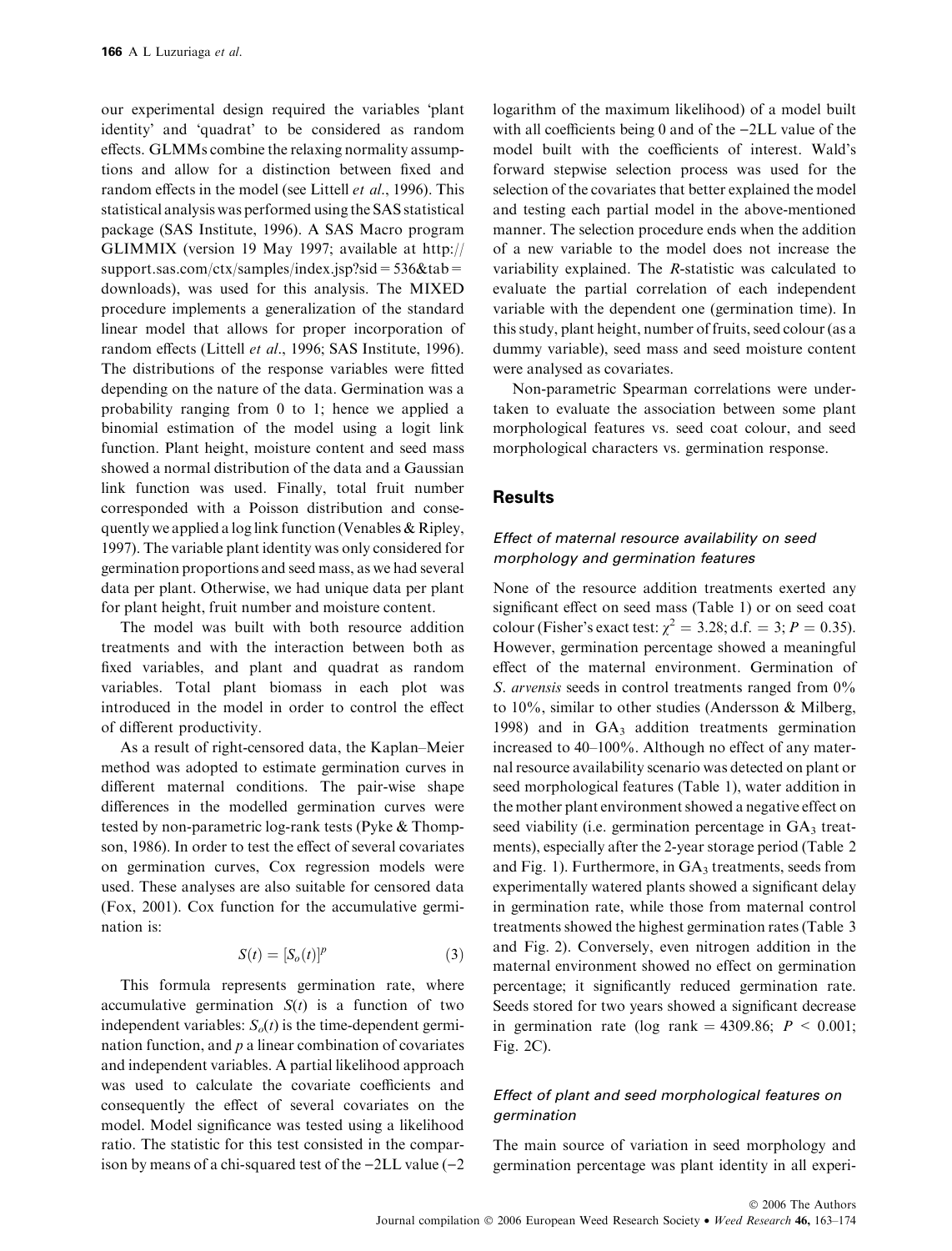|                     | Height (Gauss)           |               |              | Fruit number (Poisson) |              |                |
|---------------------|--------------------------|---------------|--------------|------------------------|--------------|----------------|
| Source of variation | Coef (SE)                | Z             | $\mathsf{P}$ | Coef (SE)              | Z            | $\overline{P}$ |
| Quadrat (R)         | 144.5 (60.6)             | 2.38          | 0.009        | 0.83(0.35)             | 2.35         | 0.009          |
|                     | Coef (SE)                | t             | P            | Coef (SE)              | t            | P              |
| (A) Plant traits    |                          |               |              |                        |              |                |
| Nitrogen            | 17.4 (9.8)               | 1.76          | 0.32         | 1.14(0.76)             | 1.5          | 0.4            |
| Water               | $-0.4(8.9)$              | $-0.04$       | 0.97         | 0.5(0.7)               | 0.7          | 0.6            |
| Nitrogen * Water    | $-10.5(11.7)$            | $-0.89$       | 0.53         | $-0.9(0.9)$            | $-1.05$      | 0.5            |
| Total biomass       | $-0.01(0.15)$            | $-0.07$       | 0.9          | $-0.009(0.01)$         | $-0.8$       | 0.4            |
|                     | Moisture content (Gauss) |               |              | Seed mass (Gauss)      |              |                |
|                     | Coef (SE)                | Ζ             | P            | Coef (SE)              | Z            | $\mathcal{P}$  |
| Quadrat (R)         | 0.44(0.31)               | 1.4           | 0.08         | 120.7 (84.5)           | 1.43         | 0.077          |
|                     | Coef (SE)                | $\ddot{\tau}$ | $\mathsf{P}$ | Coef (SE)              | $\dot{\tau}$ | P              |
| (B) Seed traits     |                          |               |              |                        |              |                |
| Nitrogen            | $-0.8(0.79)$             | $-0.99$       | 0.5          | 12.5(12.6)             | 0.99         | 0.5            |
| Water               | $-0.4(0.7)$              | $-0.61$       | 0.6          | 10.8 (10.9)            | 0.99         | 0.5            |
| Nitrogen * Water    | 1.35(0.9)                | 1.53          | 0.4          | $-28.1(14.3)$          | $-1.96$      | 0.3            |
| Total biomass       | $-0.001(0.01)$           | $-0.12$       | 0.9          | $-0.1(0.18)$           | $-0.62$      | 0.5            |

Table 1 GLMM evaluated the effect of the sampling quadrat and maternal environmental treatments on plant height, fruit number and moisture content

Coef, coefficient value; SE, standard error.

The effect of plant identity was introduced into the model as a random factor for seed mass. Total biomass was introduced as a covariate in order to remove their effect from the model. We applied a Gaussian estimation of the modeled coefficients for plant height, moisture content and seed mass and a poisson estimation for fruit number.

|          | Table 2 GLMM evaluated the effect of plant identity and maternal environmental treatments on germination percentages |
|----------|----------------------------------------------------------------------------------------------------------------------|
| Control⊹ | GA2                                                                                                                  |
|          |                                                                                                                      |

|                                    | <b>UUITUU</b> |         |          | SUR           |         |          |  |
|------------------------------------|---------------|---------|----------|---------------|---------|----------|--|
| Source of variation                | Coef (SE)     | Ζ       | P        | Coef (SE)     | Ζ       | P        |  |
| (A) Germination percentage in 1999 |               |         |          |               |         |          |  |
| Plant (RANDOM)                     | 2.57(0.55)    | 4.67    | < 0.0001 | 3.78(0.74)    | 5.13    | < 0.0001 |  |
|                                    | Coef (SE)     | t       | P        | Coef (SE)     |         | Ρ        |  |
| Nitrogen                           | 1.01(1.5)     | 0.67    | 0.5      | $-2.19(1.79)$ | $-1.23$ | 0.22     |  |
| Water                              | 1.5(1.5)      | 1.0     | 0.3      | $-3.15(1.7)$  | $-1.80$ | 0.07     |  |
| Nitrogen * Water                   | $-0.8(0.9)$   | $-0.87$ | 0.39     | 1.64(1.14)    | 1.44    | 0.15     |  |
| (B) Germination percentage in 2001 |               |         |          |               |         |          |  |
| Plant (RANDOM)                     | 1.3(0.5)      | 2.7     | 0.003    | 2.06(0.6)     | 3.5     | 0.0003   |  |
|                                    | Coef (SE)     | t       | P        | Coef (SE)     |         | Ρ        |  |
| Nitrogen                           | $-0.31(0.7)$  | $-0.4$  | 0.7      | $-1.75(0.8)$  | $-2.06$ | 0.04     |  |
| Water                              | 0.7(0.8)      | 0.88    | 0.4      | $-2.45(0.8)$  | $-2.9$  | 0.004    |  |
| Nitrogen * Water                   | 0.82(1.1)     | 0.7     | 0.5      | 3.39(1.25)    | 2.7     | 0.008    |  |

Coef, coefficient value; SE, standard error.

Quadrate identity and total biomass were introduced as covariates in order to remove their effect from the model. Plant identity was introduced into the model as a random factor. We applied a binomial model using a logit link function. Significant terms are shown in italics. Germination treatments consisted in the addition  $(GA<sub>3</sub>)$  and absence (Control) of gibberellic acid for seeds recently collected (1999) and stored for 2 years (2001).

ments (Tables 1 and 2). Plant height did not show any significant correlation with germination percentage in any of the germination treatments ( $P > 0.05$ ). Conversely, fruit number was positively correlated to germination percentage in 1999 in absence of  $GA_3$ (Spearman's  $R = 0.3$ ;  $P = 0.008$ ). Thus, plants that produced a larger number of fruits developed seeds with lower levels of dormancy (Spearman's  $R = -0.4$ ;  $P < 0.0001$ ). Seed colour was correlated to a large extent with plant morphological characters: small plants with few fruits mainly produced black seeds, while larger plants with many fruits produced red seeds (Table 4 and Fig. 3A). Black seeds germinated in smaller proportions than the rest in control treatments, but viability was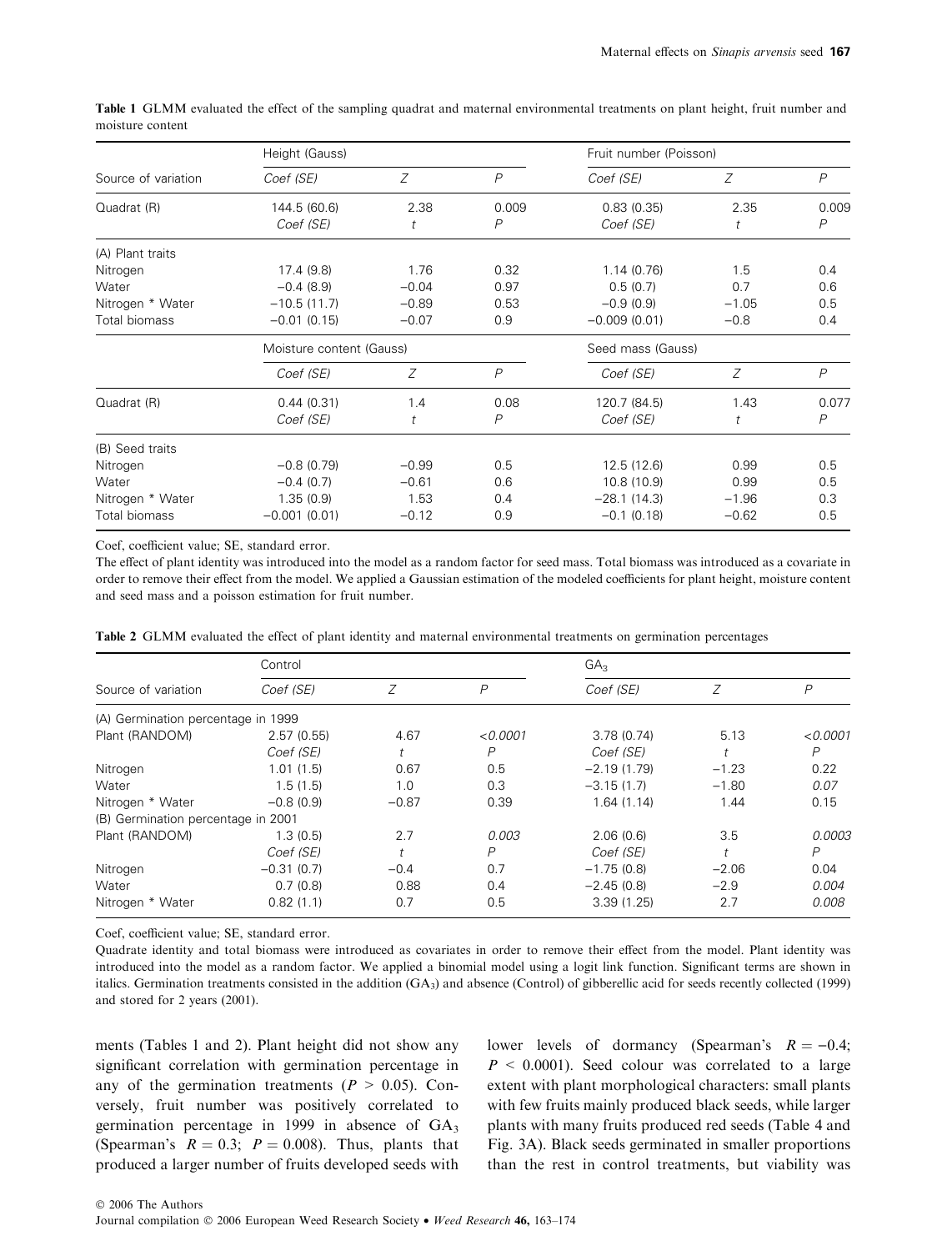

Fig. 1 (A) Germination percentage of seeds coming from four maternal resource availability conditions in both experimental years (1999 and 2001). Control (white bars), water addition  $(W^+,$ light grey bars), nitrogen addition  $(N^+$ , dark grey bars) and simultaneous addition of both resources  $(N^+W^+$ , black bars). On the horizontal axis germination treatments are represented, control: no gibberellic acid addition,  $GA_3$ : addition of gibberellic acid. Vertical bars indicate the standard error.

Table 3 Log-rank statistic for the pair-wise comparisons between germination curves in the  $GA_3$  germination treatment for Sinapis *arvensis* seeds from four maternal treatments (Control,  $W^+$ ,  $N^+$ and  $N^+W^+$ ) – recently collected (1999) and after a 2-year storage period (2001)

|          | Control   | $W^+$      | $N^+$     |
|----------|-----------|------------|-----------|
| (A) 1999 |           |            |           |
| $W^+$    | 479.26**  |            |           |
| $N^+$    | 47.78**   | 243.83**   |           |
| $N^+W^+$ | 98.46**   | $160.8**$  | <b>NS</b> |
| (B) 2001 |           |            |           |
| $W^+$    | 369.68**  |            |           |
| $N^+$    | NS.       | $433.27**$ |           |
| $N^+W^+$ | $37.46**$ | $193.1**$  | $61.11**$ |

 $W^+$ , water addition;  $N^+$ , nitrogen addition;  $N^+W^+$ , both resources addition.

Bonferroni correction method was used in order to account for multiple comparisons.  $*P < 0.001$ ; NS, non-significant.

higher for black and mixed seeds (Table 5 and Fig. 3D). In the 1999 germination experiment, black seeds showed stronger dormancy, while in 2001 no difference in dormancy was observed among different-coloured seeds. Seed mass and colour were tightly related, black seeds being significantly heavier than the red ones (Table 5 and Fig. 3C). Seed mass and moisture content did not affect germination percentage in any experiment  $(P > 0.05)$ .

Seed colour explained the largest fraction of variability in germination curves; while in the 1999 experiment, black seeds germinated faster than the red ones, in the 2001 experiment, black seeds germinated slower than



Fig. 2 Germination patterns for the  $GA_3$  germination treatment by means of Kaplan–Meier models: (A) GA<sub>3</sub> germination treatment in 1999, (B) GA<sub>3</sub> germination treatment in 2001. Maternal environmental treatments are: water addition  $(W^+$ , thick solid lines), nitrogen addition  $(N^+$ , dashed line), both resources simultaneously  $(N^+W^+$ , dotted line), and control (thin solid line). (C) Seed germination patterns before storage (1999, thin line) and after the 2-year storage (2001, thick line).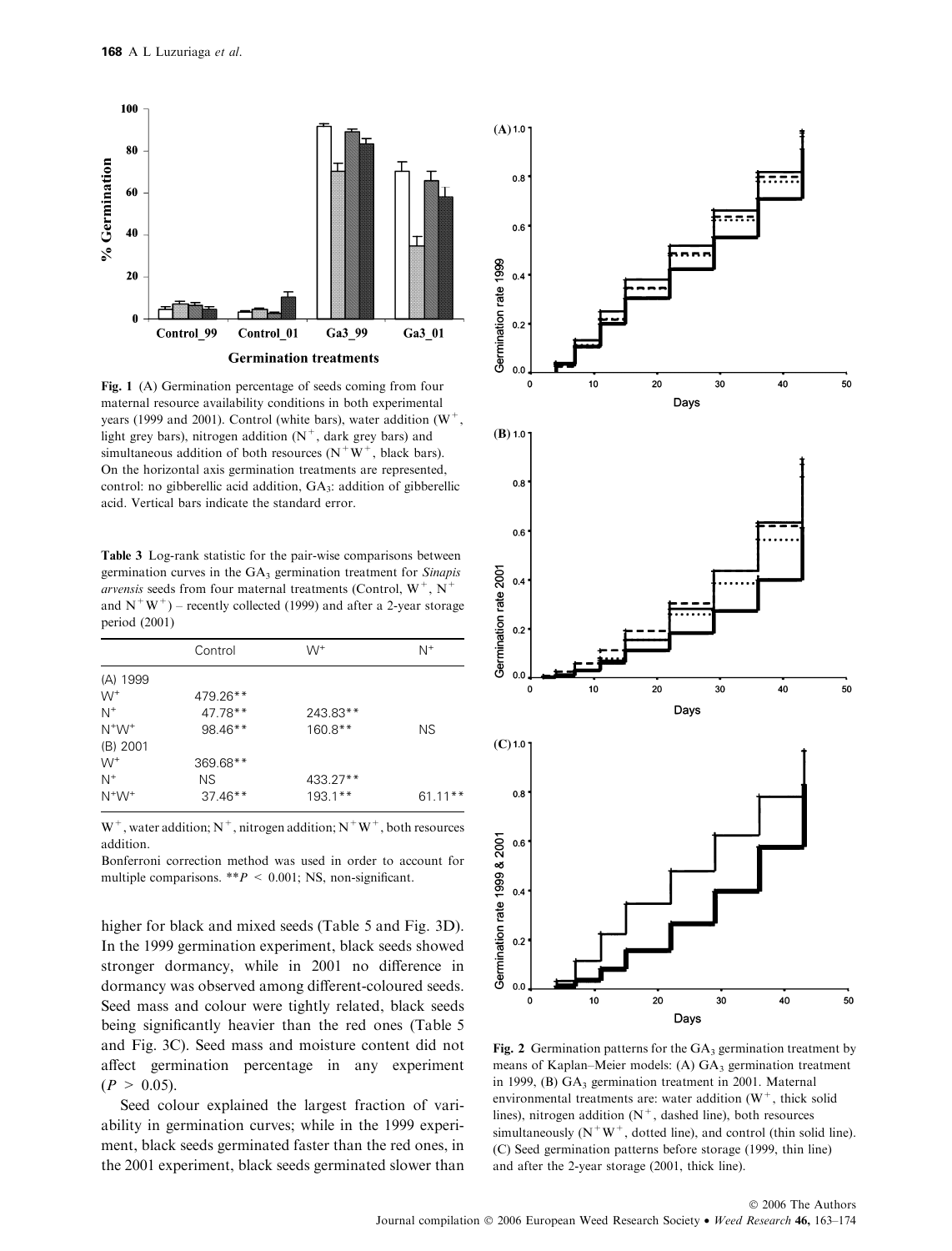Table 4 Kruskal–Wallis analyses with seed colour as the grouping factor for plant height, fruit number and mean seed fresh mass

|                                     |                          |           | Seed colour       |       |        |
|-------------------------------------|--------------------------|-----------|-------------------|-------|--------|
| Dependent variables $\chi^2$ -value |                          | d.f.      | Black             | Mixed | Red    |
| Plant height<br>Fruit number        | $13.99***$<br>$22.08***$ | 75.<br>75 | <sup>a</sup><br>a | h     | b<br>b |
| Mean seed<br>mass/10 seeds          | 23.86***                 | 299       | h                 |       | a      |

The same letter expresses no significant differences 'b': mean value is greater than 'a'.  $***P < 0.001$ .

Multiple comparisons analysis with the non-parametric Dunn's test (Zar, 1999).

the recently collected seeds, plant height and seed moisture content were not significant (likelihood ratio test 1999:  $\chi^2 = 786.4$ ;  $P < 0.0001$ ; 2001:  $\chi^2 = 1183.6$ ;

Table 5 Kruskal–Wallis analysis (2 degrees of freedom) and nonparametric multiple comparisons analysis (Dunn's test) for seed colour as the grouping variable and using as the dependent variables the percentage germination in control and in  $GA<sub>3</sub>$ germination treatments in recently collected seeds (1999) and after a storage period of 2 years (2001)

| Dependent variables                  |                   |              | Seed colour |     |  |
|--------------------------------------|-------------------|--------------|-------------|-----|--|
| Germination %                        | $\gamma^2$ -value | <b>Black</b> | Mixed       | Red |  |
| Control 99                           | $13.72***$        | a            | h           |     |  |
| Seed viability (GA <sub>3</sub> _99) | $10.27**$         | h            | h           | a   |  |
| Dormancy 99                          | $15.9***$         | h            | a           | a   |  |
| Control 01                           | 3.56 NS           | a            | h           | h   |  |
| Seed viability $(GA_3_01)$           | $7.87*$           | ab           | h           | a   |  |
| Dormancy 01                          | 4.07 NS           | a            | a           | a   |  |

The same letter expresses no significant differences. 'b': mean value is greater than 'a'.  $*P < 0.05$ ;  $*P < 0.01$   $**P < 0.001$ .

Ga3\_01



Fig. 3 (A) Height, (B) fruit number of the mother plants that mainly produced each seed colour type (C) mean seed mass of each seed colour type (D) germination percentage and (E) dormancy percentage depending on seed colour and year of experiment. Horizontal axis in (D) represents germination treatments. Control: no gibberellic acid addition, GA<sub>3</sub>: gibberellic acid addition. White bars: red seeds, grey bars: mixed coloured seeds, black bars: black seeds. Vertical bars represent standard error.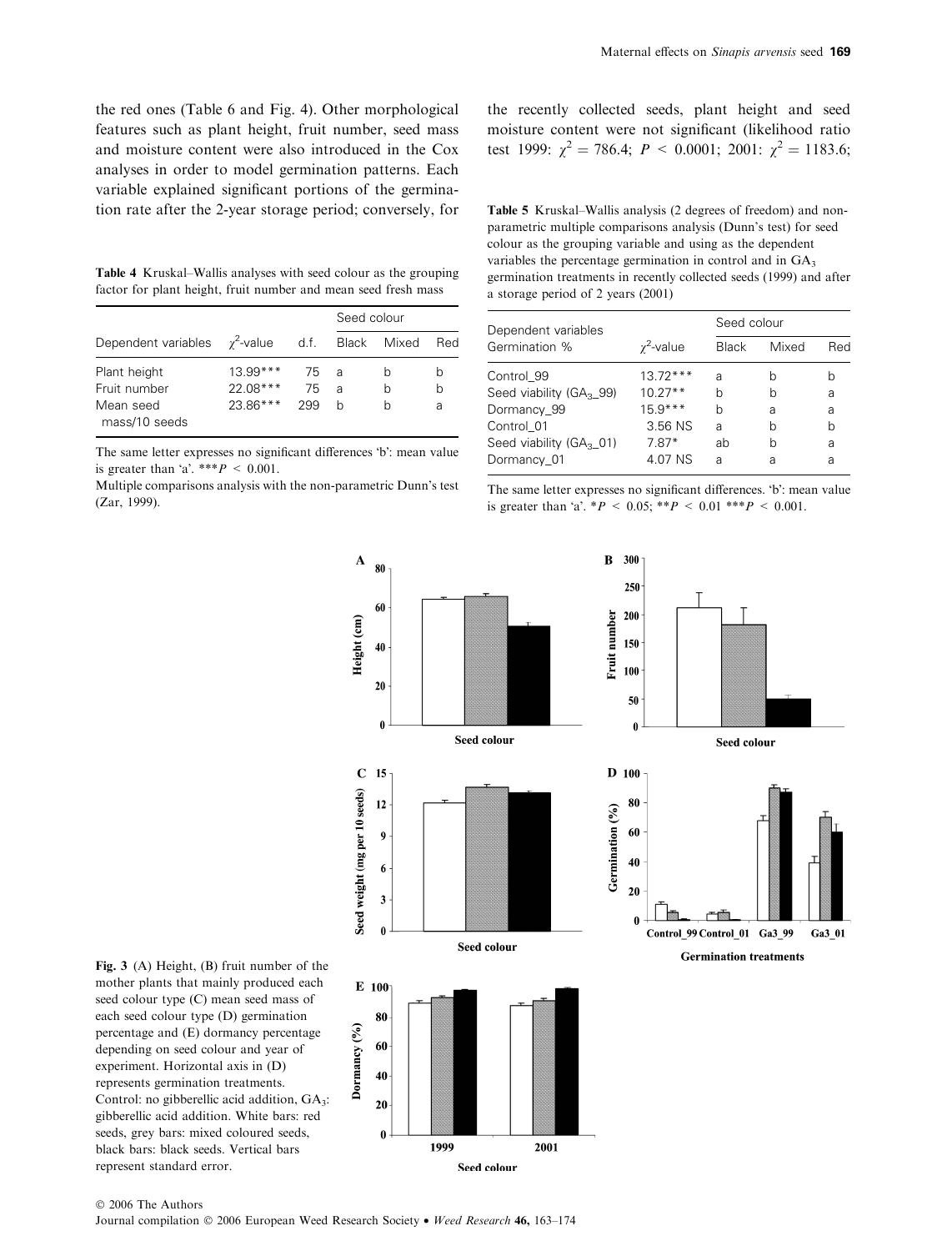Table 6 Cox regression models for the germination curves of the GA3 germination treatment introducing plant height number of fruits, seed colour, mass and moisture content as covariates; (A) Germination curves for 1999, (B) germination curves for 2001

| Source of variation | Wald    | df. | R-value   | P-value       |
|---------------------|---------|-----|-----------|---------------|
| (A)                 |         |     |           |               |
| Height              | 0.854   | 1   | 0.0       | NS.           |
| Fruit number        | 190.08  | 1   | $-0.018$  | <i>0.0000</i> |
| Colour              | 347.07  | 2   | 0.025     | <i>0.0000</i> |
| Black (vs. Red)     | 346.64  | 1   | 0.025     | 0.0000        |
| Mixed (vs. Red)     | 67.61   |     | 0.011     | 0.0000        |
| Seed mass           | 133.26  |     | $-0.015$  | 0.0000        |
| Moisture content    | 0.3036  | 1   | 0.0       | NS.           |
| (B)                 |         |     |           |               |
| Height              | 178.92  | 1   | 0.0295    | <i>0.0000</i> |
| Fruit number        | 55.3131 | 1   | $-0.0162$ | 0.0000        |
| Colour              | 724.73  | 2   | 0.0596    | 0.0000        |
| Black (vs. Red)     | 465.673 | 1   | 0.0478    | 0.0000        |
| Mixed (vs. Red)     | 85.735  | 1   | $-0.0203$ | 0.0000        |
| Seed mass           | 6.3194  | 1   | 0.0046    | 0.0119        |
| Moisture content    | 45.7    |     | 0.0147    | 0.0000        |

 $P \le 0.0001$ ; Table 6). Interestingly, plants that produced a larger number of fruits developed seeds with slower germination rates, and seed mass was negatively related to germination rate just after seed collection but positively related after the 2-year storage period.

# **Discussion**

High morphological heterogeneity (colour and mass of seeds) and variability in the germination response of S. arvensis seeds from different mother plants was detected in this study (see also Durán & Retamal, 1983a,b,c; Andersson & Milberg, 1998). Variability in seed dormancy within a plant favours spread of germination in space and time. Thus, it reduces the risk that all seedlings will simultaneously suffer unfavourable conditions and sibling competition. Several studies relate seed dormancy level to mother plant identity, seed morphology, maternal environment and to some population features (Crawley & Nachapong, 1985; Schmid & Dolt, 1994; Andersson & Milberg, 1998).

#### Effect of resource availability on germination features

Independently of environmental conditions, germination percentage was primarily determined by the identity of the mother plant. Prevalence of the individual plant effect over environmental effects may guarantee the persistence of this population in the field of study, because this allows a wider range of conditions in which germination can occur in that specific population. Indeed, this may explain the wide distribution of this



Fig. 4 Germination curves for the  $GA_3$  germination treatment by means of a Cox regression method using seed colour as covariate. (A) Germination before the storage period (1999); (B) germination after the 2-year storage period (2001). Thick solid line: black seeds, dotted line: mixed colour seeds, thin solid line: red seeds.

species (Fogg, 1950) and its presence in highly variable environments (see also Andersson & Milberg, 1998; Huang et al., 2001).

However, water addition in the maternal environment caused a significant decrease in germination percentage and rate, similar to the results obtained by Wright et al. (1999) for S. arvensis (see Tables 2 and 3). The decrease in germination rate is usually related to higher dormancy levels of seeds. Consequently, our results support the hypothesis of Wright et al. (1999) that adequate moisture during seed formation is expected to result in the production of more dormant seeds than in drier conditions, probably because better developed seeds are produced. The effect of maternal environment is usually reflected in the early life cycle of the following generation, such as in the dormancy level, as well as in germination rate and time (Miao et al., 1991a;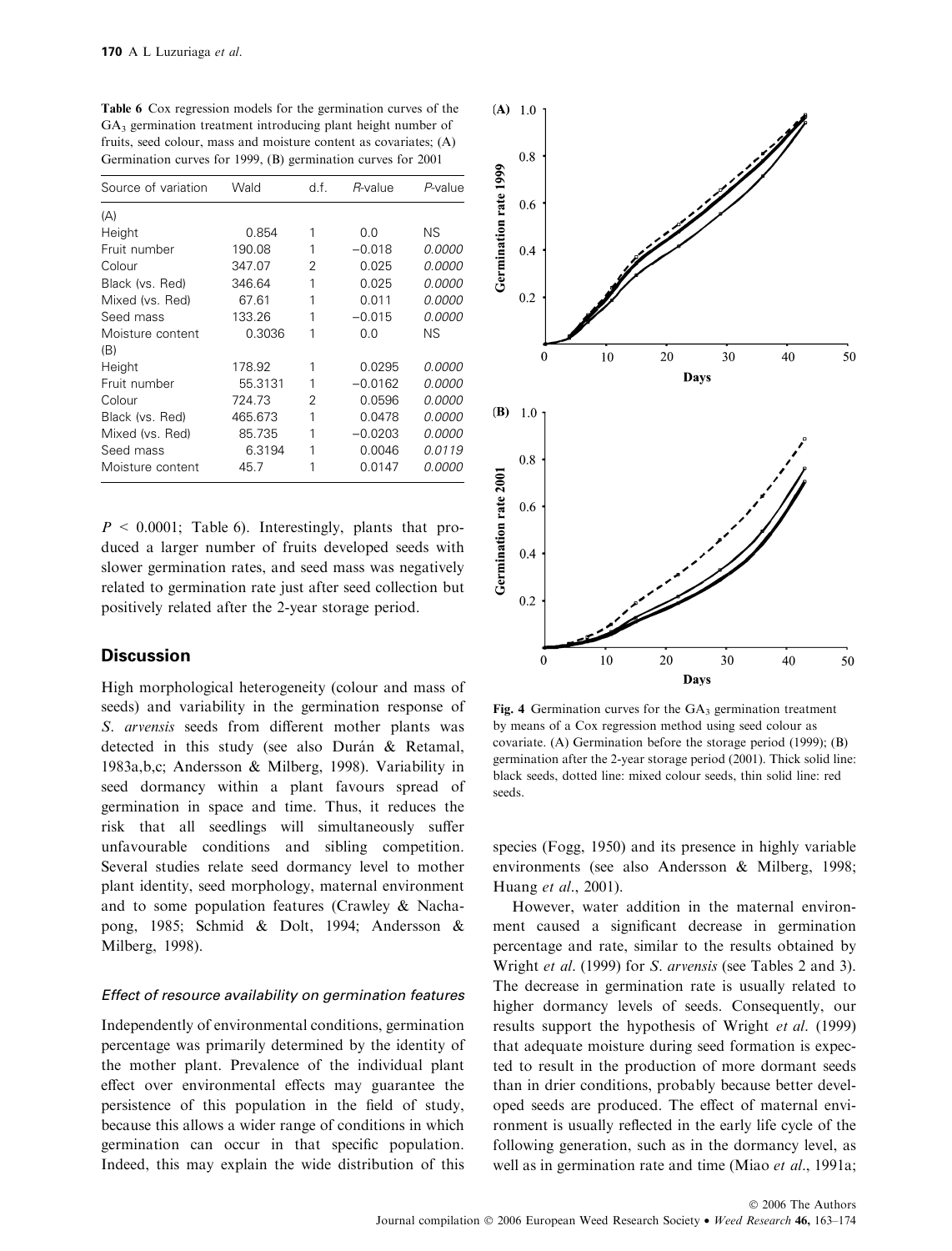Wulff & Bazzaz, 1992; Schmid & Dolt, 1994; Galloway, 2001a,b). In the literature four possible transmission mechanisms of the environmental effect are proposed: (i) by affecting the quantity and/or quality of the resources supplied (Stratton, 1989; Miao et al., 1991b; Mazer & Wolfe, 1992; Weiner et al., 1997), (ii) by changing the structure and thickness of the seed coat (Lacey et al., 1997), (iii) by determining abortion patterns of seeds (Marshall & Ellstrand, 1988) and (iv) affecting the levels of hormones, enzymes, etc. We could reject the quantity or quality of the resources supplied and the thickness or structure of the seed coat as transmission mechanisms, as maternal environmental conditions did not affect either mean mass or seed coat colour. The main transmission mechanisms would probably be related to the effect of water addition on changes in hormone or enzyme activity, which would decrease germination rate and would cause a slight reduction in germination percentage as well.

Although nitrogen addition in the maternal environment caused a decrease in germination rate in the 1999 germination experiment, total germination percentage was not affected (see Tables 2 and 3). The decrease in germination rate was probably not related to ripening level (and consequently to dormancy level) of seeds developed in nitrogen enriched conditions, as our results show that nitrogen availability did not determine either mean mass or seed coat colour, and both traits are indicative of seed ripening level (Durán & Retamal, 1983a,b,c). More likely, the decrease in germination rate of seeds coming from nitrogenenriched conditions could be due to the induction of dormancy caused by high concentrations of nitrogen in the seeds (Peterson & Bazzaz, 1978; Goudey et al., 1986, 1988). This hypothesis is reinforced by the fact that, after the 2-year storage period, no difference was observed between the germination rate of seeds from nitrified and non-nitrified maternal environments; probably after the 2-year storage period the nitrogenous compounds would disappear from the seed tissues (Goudey et al., 1988).

Changes in germination rates because of environmental maternal treatments denote changes in germination time. Germination timing has a crucial contribution to life-history traits and reproduction of the plant (Kalisz, 1986; Biere, 1991; Stratton, 1992; Galloway, 2001a; Donohue, 2002; Luzuriaga, 2004), and eventually on the establishment of competitive hierarchies in the plant community. Although maternal environment had a slight effect on total germination percentage, its significant effect on germination rate may largely determine not only the development and fitness of the individual, but also the constitution of the plant community.

# Effect of seed mass and seed coat colour on germination

Several studies show that the effect of resource availability in the maternal environment is mainly directed to the next generation through seed size (Stanton, 1984; Crawley & Nachapong, 1985; Schmid & Dolt, 1994; El-Keblawy & Lovett-Doust, 1998). Seed size variability is considered a maternal effect, because the mother plant tissues in contact with the embryo are responsible for nutrient transference to the seed. Seed size is determined to a large extent by maternal environmental conditions (Winn, 1991; Fenner, 1992; Wolfe, 1995), such as nutrient availability (Wulff, 1986a), soil moisture content (Wright et al., 1999), temperature (Alexander & Wulff, 1985), herbivory (Crawley & Nachapong, 1985; Sills & Nienhuis, 1995) and pollination (Quesada et al., 1993, 1996). In this study, no resource availability scenario affected any plant or seed morphological trait, probably because in our experiment the control treatment was likely above moisture and nitrogen thresholds for plant growth.

No significant effect of seed mass on total germination percentage was found in this study, as in other studies based on mean seed mass values per plant (Pérez-García et al., 1995; Wulff et al., 1999). However, mean seed mass per plant accounted for a significant fraction of the variability in germination rate (see Table 6), and consequently seed mass may affect plant fitness by means of its effect on the timing of germination. Seed size is considered an early indicator of the offspring quality (Wulff et al., 1999); a positive seed size effect on seed germination and seedling establishment has been repeatedly found (Stanton, 1984; Wulff, 1986a,b; El-Keblawy & Lovett-Doust, 1998), although this effect usually disappears when plants reach maturity (Stratton, 1989; Houssard & Escarré, 1991; Weiner et al., 1997; El-Keblawy & Lovett-Doust, 1998). Other studies considering individual seed mass variability detected that the effect of seed size on germination response depended on population and species identity (Escudero et al., 2000).

Our study found a strong association between redcoated seeds with low mass and black seeds with high mass. If the strong association of seed mass and seed coat thickness observed for other species (e.g. for Plantago lanceolata L.; Lacey, 1996), is fulfilled for S. arvensis, our results would suggest that black seeds are provided with thicker coats than red seeds. Seed coat is considered one of the main ways for transmission of information to the following generation, as it comes entirely from maternal tissues. Seed coat can affect germination response through three mechanisms: (i) by imposing a mechanical constriction to germination (Biere, 1991; Platenkamp & Shaw, 1993), (ii) by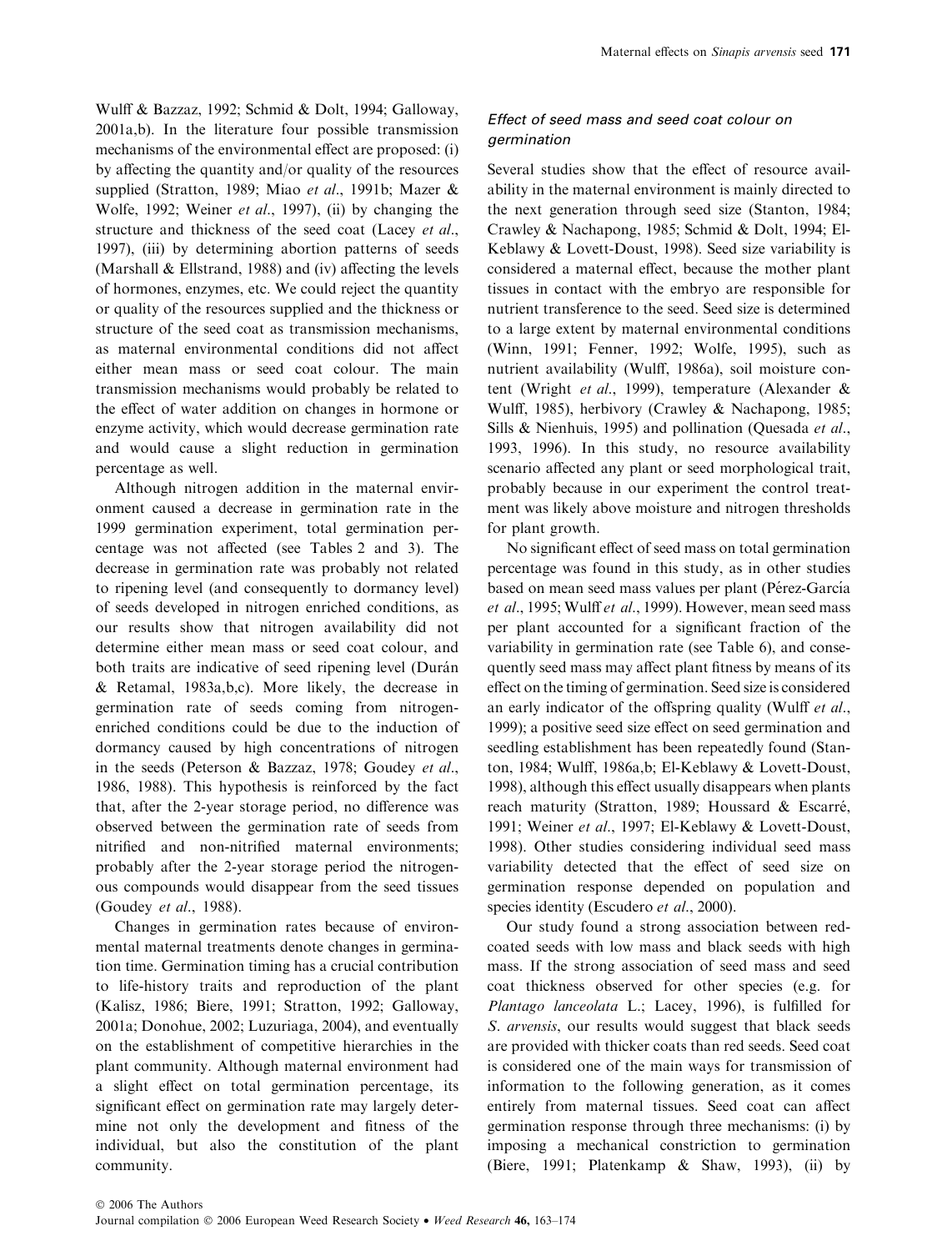determining seed coat permeability and thus enzymatic activation in the embryo (Baskin & Baskin, 1998), and (iii) by changing the light conditions experienced by the embryo (Botto *et al.*, 1995). Thus, the greater dormancy of black seeds observed in this study may be induced: (i) by their thick coat, either mechanically or physiologically because of changes of the environmental conditions inside the seed or (ii) by the low concentration of gibberellic acid in totally ripe seed tissues. Conversely, immature seeds usually contain higher concentrations of  $GA<sub>3</sub>$  than ripe ones (Pharis & King, 1985) because this hormone controls the transport of assimilates during the seed-filling process (Gray & Thomas, 1982). This agrees with our results that germination percentage of red seeds was higher in control germination experiments, i.e. no gibberellic acid addition, and that black seeds showed higher viability than red ones.

Seed coat colour explained the largest fraction of the variability in germination rate. It may indicate past selection in a heterogeneous environment, as the production of different coloured seeds by an individual plant seems to enlarge the range of germination timing, which guarantees the possibilities for establishment in unpredictable environments. Otherwise, our results may also be consequence of a strong association of seed coat colour to other germination traits not measured in our study that would turn out in this spurious result.

# **Conclusions**

In this study, we detected that the largest fraction of germination response of S. arvensis was mainly determined by the mother plant's identity. However, after removing the effect of plant identity, we also observed a significant effect of water addition in the maternal environment on germination response. Furthermore, slight changes in germination response due to maternal environmental effects, as the changes in timing of germination detected in this experiment, may affect the development and fitness of the following generation (Platenkamp & Shaw, 1993; Schmid & Dolt, 1994; Galloway, 2001a; Donohue, 2002). Nevertheless, many other variables not explored in this study such as the environment where the offspring is established (Schmitt et al., 1992; Wulff & Bazzaz, 1992; Wulff et al., 1994) and competitive conditions (Parrish & Bazzaz, 1985; Stratton, 1989; Schmitt & Ehrhardt, 1990; Houssard & Escarré, 1991) may have eventually determined the phenotypic expression of the trans-generation effects.

## Acknowledgements

We thank Arkaute Agricultural Experimental Station and especially Santiago Espinel and Alberto Ortiz for

providing the study site and logistical support to prepare the experimental field for this research. We thank Marcos Méndez and M.J. Albert for comments on a draft of this paper. This work was funded by a PhD grant and supported by a research project of the Basque Country Government (PI96/52).

# **References**

- Alexander HM & Wulff R (1985) Experimental ecological genetics in Plantago. X. The effects of maternal temperature on seed and seedling characters in P. lanceolata. Journal of Ecology 73, 271–282.
- Andersson L & Milberg P (1998) Variation in seed dormancy among mother plants, populations and years of seed collection. Seed Science Research 8, 29-38.
- Baskin CC & Baskin JM (1998) Seeds. Ecology, Biogeography, and Evolution of Dormancy and Germination. Academic Press, San Diego, CA, USA.
- BIERE A (1991) Parental effects in Lychnis flos-cucli. I: seed size germination and seedling performance in a controlled environment. Journal of Evolutionary Biology 3, 447–465.
- BOTTO J, SÁNCHEZ R & CASAL J (1995) Role of phytochrome B in the induction of seed germination by light in Arabidopsis thaliana. Journal of Plant Physiology 146, 307–312.
- CASTROVIEJO S, AEDO C, GÓMEZ-CAMPO C et al. (1989–2004) Flora Ibérica: Plantas Vasculares de la Península Ibérica e Islas Baleares. Real Jardín Botánico, C. S. I. C. Madrid, Spain.
- Crawley MJ & Nachapong M (1985) The establishment of seedlings from primary and regrowth seeds of ragwort (Senecio jacobea). Journal of Ecology  $73$ ,  $255-261$ .
- Donohue K (2002) Germination timing influences natural selection on life-history characters in Arabidopsis thaliana. Ecology 83, 1006–1016.
- DONOHUE K & SCHMITT J (1998) Maternal environmental effects in plants. Adaptive plasticity? In: Maternal Effects as Adaptations (eds TA Mousseau & CW Fox), 137-158. Oxford University Press, Oxford, UK.
- DURÁN JM & RETAMAL N (1983a) Efecto del ácido giberelico en la germinación de semillas de mostaza silvestre (Sinapis arvensis L.): I. Origen de la semilla en la planta madre. Anales del Instituto Nacional de Investigaciones Agrarias 24, 11–23.
- DURÁN JM & RETAMAL N (1983b) Efecto del ácido giberelico en la germinación de semillas de mostaza silvestre (Sinapis arvensis L.): II. Origen de la planta madre. Anales del Instituto Nacional de Investigaciones Agrarias 24, 25–44.
- DURÁN JM & RETAMAL N (1983c) Efecto del ácido giberelico en la germinación de semillas de mostaza silvestre (Sinapis arvensis L.): III. Modo de aplicación. Anales del Instituto Nacional de Investigaciones Agrarias 24, 45–54.
- EL-KEBLAWY A & LOVETT-DOUST J (1998) Persistent, non-seedsize maternal effects on life-history traits in the progeny generation in squash, Cucurbita pepo. New Phytologist 140, 655–665.
- ESCUDERO A, NÚÑEZ Y & PÉREZ-GARCÍA F (2000) Is fire a selective force of seed size in pine species? Acta Oecologica 21, 245–256.
- Fenner M (1991a) Effect of parent plant environment on seed size and chemical composition. Horticultural Reviews 13, 183–213.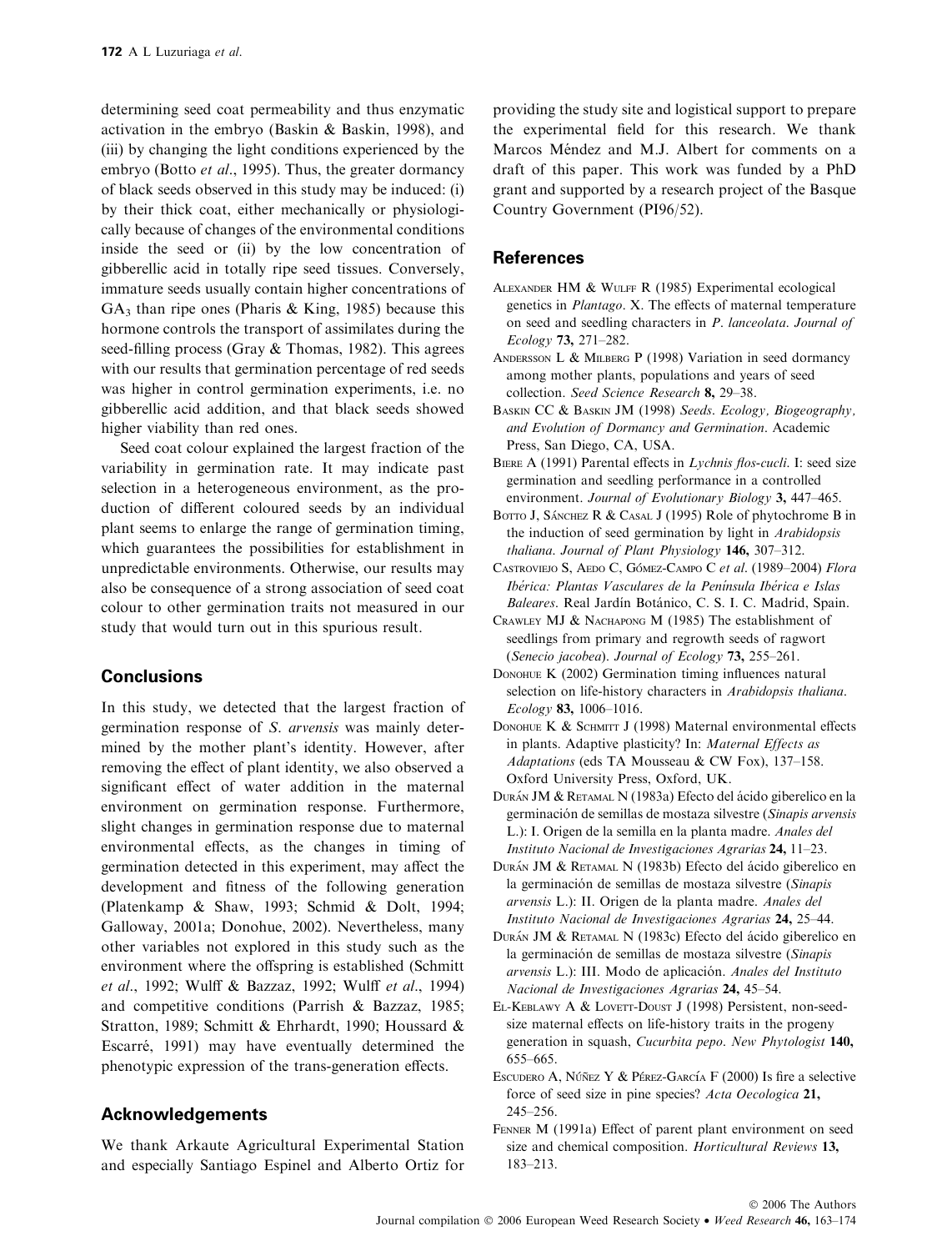FENNER M (1991b) The effects of the parent environment on seed germinability. Seed Science Research 1, 75–84.

Fenner M (1992) Environmental influences of seed size and composition. Horticultural Reviews 13, 183–213.

Fogg GE (1950) Biological flora of the British Isles, Sinapis arvensis L. (Brassica sinapis Vis. nec Noul., B. arvensis (L.) Kuntze, non L.). Journal of Ecology 38, 415–429.

Fox GA (2001) Failure-time analysis. Studying times to events and rates at which events occur. In: Design and Analysis of Ecological Experiments (eds SM Scheiner & J Gurevitch), 235–266. Oxford University Press, Oxford, UK.

Galloway LF (2001a) Parental environmental effects on life history in the herbaceous plant Campanula americana. Ecology 82, 2781–2789.

Galloway LF (2001b) The effects of maternal and paternal environments on seed characters in the herbaceous plant Campanula americana (Campanulaceae). American Journal of Botany 88, 832–840.

GOUDEY JS, SAINI HS & SPENCER MS (1986) Seed germination of wild mustard (Sinapis arvensis L.): factors required to break primary dormancy. Canadian Journal of Botany 65, 849–852.

Goudey JS, Saini HS & Spencer MS (1988) Role of nitrate in regulation germination of Sinapis arvensis L. (wild mustard). Plant Cell Environment 11, 9–12.

Gray D & Thomas TH (1982) Seed germination and seedling emergence as influenced by the position of development of the seed on, and chemical application to, the parent plant. In: Physiology and Biochemistry of Seed Development, Dormancy and Germination (ed. AA Kahn), 81–110. Elsevier, New York, USA.

GUTTERMAN Y (1992) Influences of day length and red or far red light during the storage of ripe Cucumis prophetarum fruits, on seed germination in light. Journal of Arid Environments 23, 443–449.

GUTTERMAN Y (1993) Seed Germination in Desert Plants. Springer-Verlag, Berlin.

HOUSSARD C & ESCARRÉ J (1991) The effects of seed mass on growth and competitive ability of Rumex acetosella from two successional old-fields. Oecologia 86, 236–242.

HUANG JZ, SHRESTHA A, TOLLENAAR M et al. (2001) Effect of temperature and photoperiod on the phenological development of wild mustard (Sinapis arvensis L.). Field Crops Research 70, 75–86.

Kalisz S (1986) Variable selection on the timing of germination in Collinsia verna (Scrophulariaceae). Evolution 40, 49–491.

LACEY EP (1996) Parental effects in Plantago lanceolata L. I.: a growth chamber experiment to examine pre- and postzygotic temperature effects. Evolution 50, 865-878.

Lacey EP (1998) What is an adaptive environmentally induced parental effect? In: Maternal Effects as Adaptations (eds TA Mousseau & CW Fox), 54–66. Oxford University Press, Oxford, UK.

LACEY EP, SMITH S & CASE AL (1997) Parental effects on seed mass: seed coat but not embryo/endosperm effects. American Journal of Botany 84, 1617–1620.

LITTELL RC, MILLIKEN GA, STROUP WW & WOLFINGER RD (1996) SAS System for Mixed Models. SAS Institute, Cary, NC, USA.

LUZURIAGA AL (2004) Sucesión Vegetal Secundaria: Aspectos Ecológicos y Funcionales. Dykinson S.L. Press, Madrid, Spain.

LUZURIAGA AL, Escudero A & Loidi J (2002) Aboveground biomass distribution among species during early old-field succession. Journal of Vegetation Science 13, 841-850.

LUZURIAGA AL, ESCUDERO A, OLANO JM & LOIDI J (2005) Regenerative role of seed banks following an intense soil disturbance. Acta Oecologica 27, 57–66.

Marshall DL & Ellstrand NC (1988) Effective mate choice in wild radish: evidence for selective seed abortion and its mechanism. American Naturalist 131, 739–756.

Mazer SJ & Wolfe LM (1992) Planting density influences the expression of genetic variation in seed mass in wild radish (Raphanus sativus L., Brassicaceae). American Journal of Botany 79, 1185–1193.

Miao SL, Bazzaz FA & Primack RB (1991a) Persistence of maternal nutrient effects in Plantago major: the third generation. Ecology 72, 1636–1642.

Miao SL, Bazzaz FA & Primack RB (1991b) Effects of maternal nutrient pulse on reproduction of two colonizing Plantago species. *Ecology* **73**, 586–596.

Mousseau TA & Fox CW (Eds) (1998) Maternal Effects as Adaptations. Oxford University Press, Oxford, UK.

MUNIR J, DORN LA, DONOHUE K & SCHMITT J (2001) The effect of maternal photoperiod on seasonal dormancy in Arabidopsis thaliana (Brassicaceae). American Journal of Botany 88, 1240–1249.

Paolini R, Principi M, Froud-Williams RJ, Del Plugia S & BIANCARDI E (1999) Competition between sugarbeet and Sinapis arvensis and Chenopodium album, as affected by timing of nitrogen fertilization. Weed Research 39, 425–440.

PARRISH JAD & BAZZAZ FA (1985) Nutrient content of Abutilon theofrasti seeds and the competitive ability of the resulting plants. Oecologia 65, 247–251.

Pérez-García F, Iriondo JM & Martínez-Laborde JB (1995) Germination behaviour in seeds of Diplotaxis erucoides and D. virgata. Weed Research 35, 495–502.

PETERSON DL & BAZZAZ FA (1978) Life cycle characteristics of Aster pilosus in early successional habitats. Ecology 59, 1005–1013.

PHARIS RP & KING RW (1985) Gibberellins and reproductive development in seed plants. Annual Review of Plant Physiology 36, 517–568.

PLATENKAMP GAJ & SHAW RG (1993) Environmental and genetic maternal effects on seed characters in Nemophila menziesii. Evolution 47, 540–555.

PYKE DA & THOMPSON JN (1986) Statistical analysis of survival and removal rate experiments. Ecology 67, 240–245.

Quesada M, Winsor JA & Stephenson AG (1993) Effects of pollen competition on progeny performance in a heterozygous cucurbit. American Naturalist 142, 694–706.

Quesada M, Winsor JA & Stephenson AG (1996) Effects of pollen selection on progeny vigour in a *Cucurbita pepo*  $\times$  *C*. texana hybrid. Theoretical Applied Genetics 92, 885–890.

Rivas-Martı´nez S (1987) Memoria del Mapa de Series de Vegetación de España. ICONA, Madrid, Spain.

SAS Institute (1996) SAS/STAT Software: Changes and Enhancements through Release 6.11. SAS Institute, Cary, NC, USA.

SCHMID B & DOLT C (1994) Effects of maternal and paternal environment and genotype on offspring phenotype in Solidago altissima L. Evolution 48, 1525-1549.